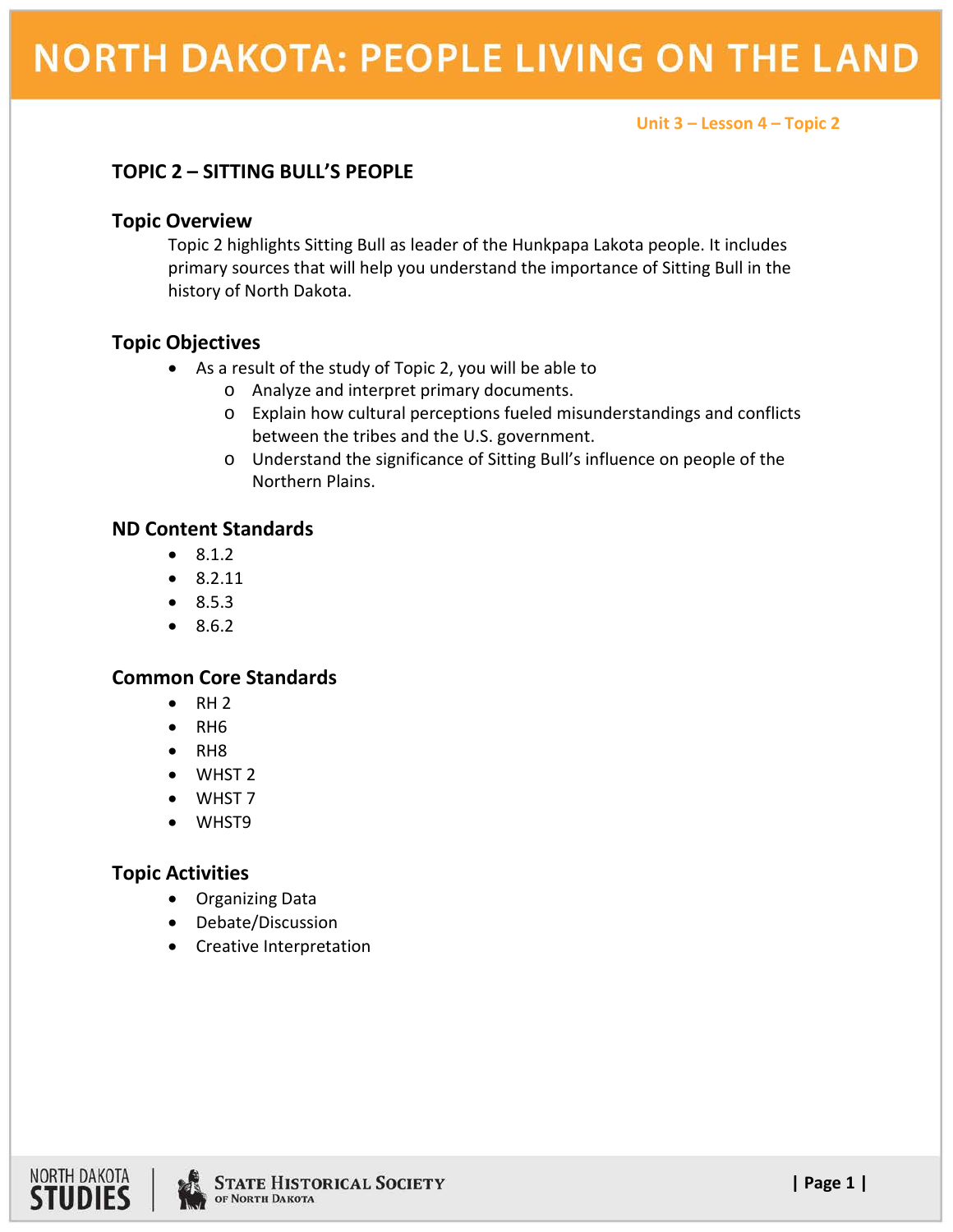# **NORTH DAKOTA: PEOPLE LIVING ON THE LAND**

### **Unit 3 – Lesson 4 – Topic 2**

# **Organizing Data**

To access a photo/document/map, refer to the topic reading assignment or use the SEARCH feature to enter its name or number.

With a partner or small group, read the excerpts found in **original transcripts or letters on Sitting Bull and his people**. In the following box, write information found in the letters/transcripts. Also write your reactions (thoughts and feelings).

| Name of Person and Date                                                                                    |  |  |  |  |  |
|------------------------------------------------------------------------------------------------------------|--|--|--|--|--|
| Key points and thoughts from the excerpts of letters and/or transcripts:                                   |  |  |  |  |  |
| $\bullet$                                                                                                  |  |  |  |  |  |
|                                                                                                            |  |  |  |  |  |
|                                                                                                            |  |  |  |  |  |
|                                                                                                            |  |  |  |  |  |
|                                                                                                            |  |  |  |  |  |
|                                                                                                            |  |  |  |  |  |
|                                                                                                            |  |  |  |  |  |
|                                                                                                            |  |  |  |  |  |
|                                                                                                            |  |  |  |  |  |
|                                                                                                            |  |  |  |  |  |
| After reading, sharing with others, and discussing the information about Sitting Bull and his<br>people, I |  |  |  |  |  |
|                                                                                                            |  |  |  |  |  |
|                                                                                                            |  |  |  |  |  |
|                                                                                                            |  |  |  |  |  |
|                                                                                                            |  |  |  |  |  |
|                                                                                                            |  |  |  |  |  |
|                                                                                                            |  |  |  |  |  |
|                                                                                                            |  |  |  |  |  |
|                                                                                                            |  |  |  |  |  |
|                                                                                                            |  |  |  |  |  |
|                                                                                                            |  |  |  |  |  |
|                                                                                                            |  |  |  |  |  |
|                                                                                                            |  |  |  |  |  |
|                                                                                                            |  |  |  |  |  |



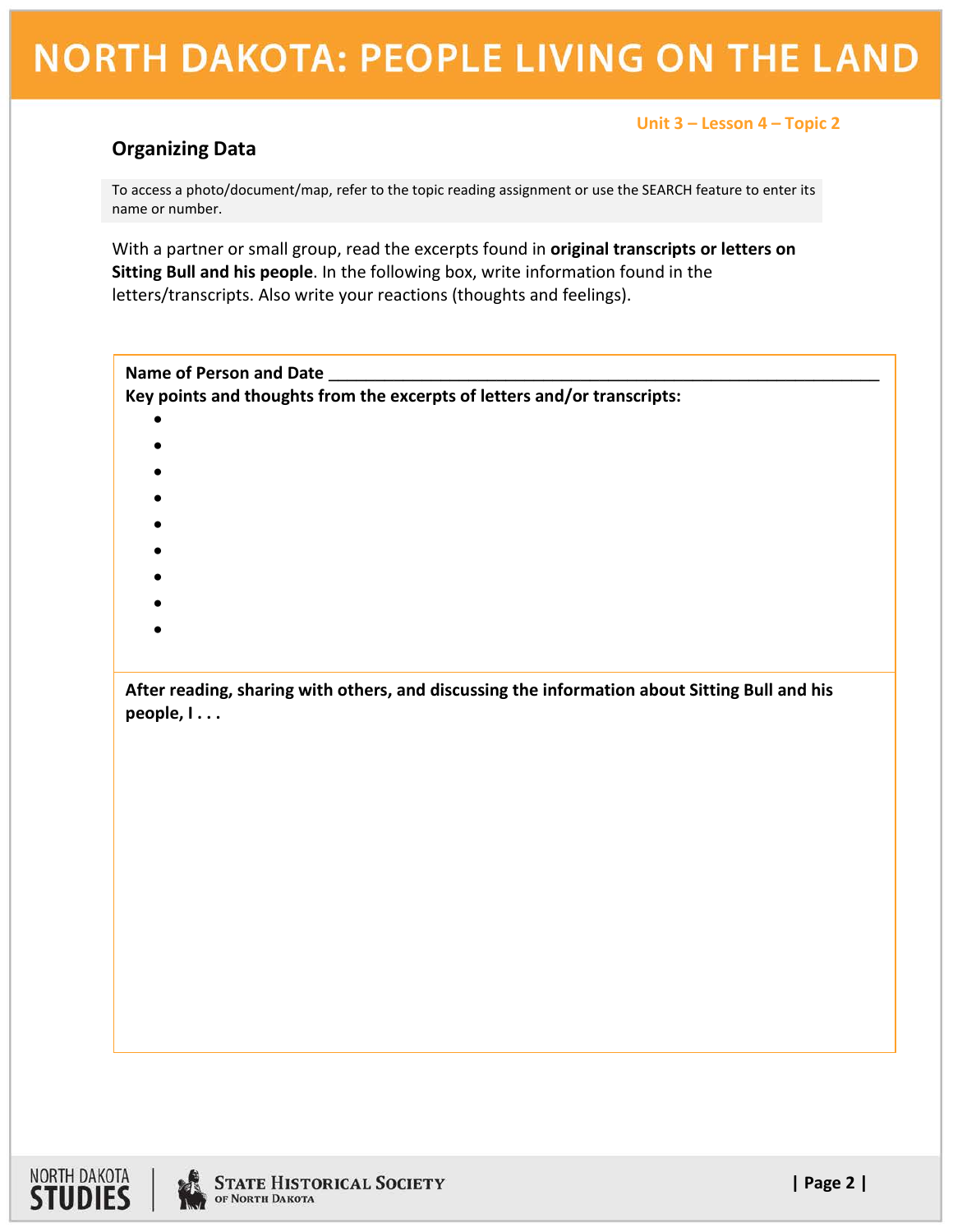# **NORTH DAKOTA: PEOPLE LIVING ON THE LAND**

#### **Unit 3 – Lesson 4 – Topic 2**

# **Debate/Discussion**

In your readings, Sitting Bull, a powerful leader of the Standing Rock Lakota Indians, was said to be very important in the history of both North Dakota and the United States. Write down specific qualities of his leadership found in your readings or other sources and discuss with a partner, in small groups, or as a class if those are qualities still valued in our "leaders" today.

# **Leadership Qualities of Sitting Bull**

- •
- •